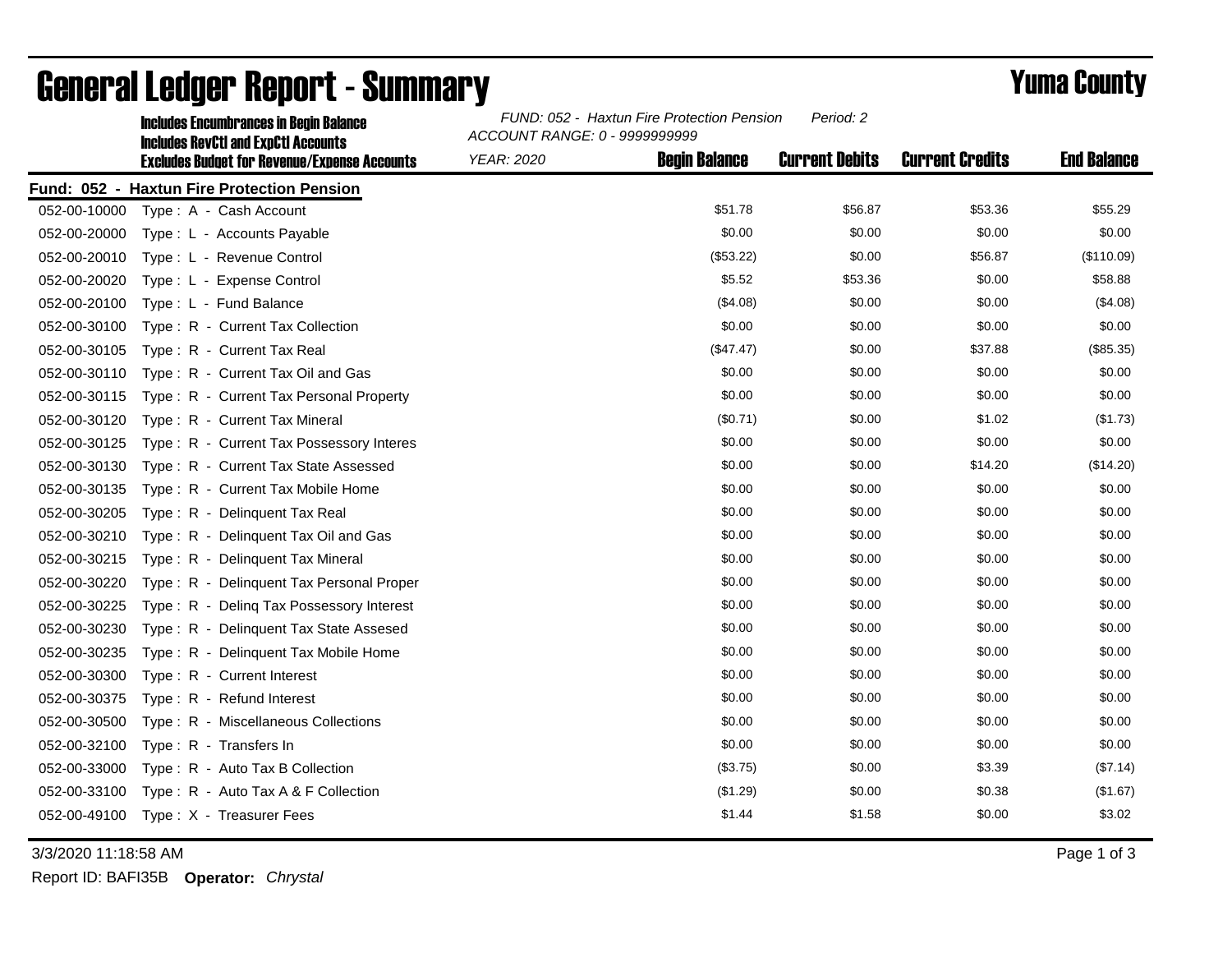| <u>uvilui ul Luuyvi Tiupol teediliniidi y</u><br><b>Includes Encumbrances in Begin Balance</b><br><b>Includes RevCtI and ExpCtI Accounts</b> | ACCOUNT RANGE: 0 - 9999999999 |          | FUND: 052 - Haxtun Fire Protection Pension | Period: 2             |                                  | - ----- ------     |
|----------------------------------------------------------------------------------------------------------------------------------------------|-------------------------------|----------|--------------------------------------------|-----------------------|----------------------------------|--------------------|
| <b>Excludes Budget for Revenue/Expense Accounts</b>                                                                                          | YEAR: 2020                    |          | <b>Begin Balance</b>                       | <b>Current Debits</b> | <b>Current Credits</b>           | <b>End Balance</b> |
| Fund: 052 - Haxtun Fire Protection Pension                                                                                                   |                               |          |                                            |                       |                                  |                    |
| Type: X - Transfer Out<br>052-00-49401                                                                                                       |                               |          | \$0.00                                     | \$0.00                | \$0.00                           | \$0.00             |
| Type: X - Checks Written / ACH Transfer<br>052-00-49500                                                                                      |                               |          | \$4.08                                     | \$51.78               | \$0.00                           | \$55.86            |
| Fund: 052 - Haxtun Fire Protection Pension                                                                                                   |                               | Totals : | (\$47.70)                                  | \$163.59              | \$167.10                         | (\$51.21)          |
| <b>Total Fund Revenues:</b>                                                                                                                  | \$56.87                       |          | <b>Total Fund Expenses:</b>                | \$53.36               | <b>Net Revenue Over Expense:</b> | \$3.51             |

## General Ledger Report - Summary Yuma County